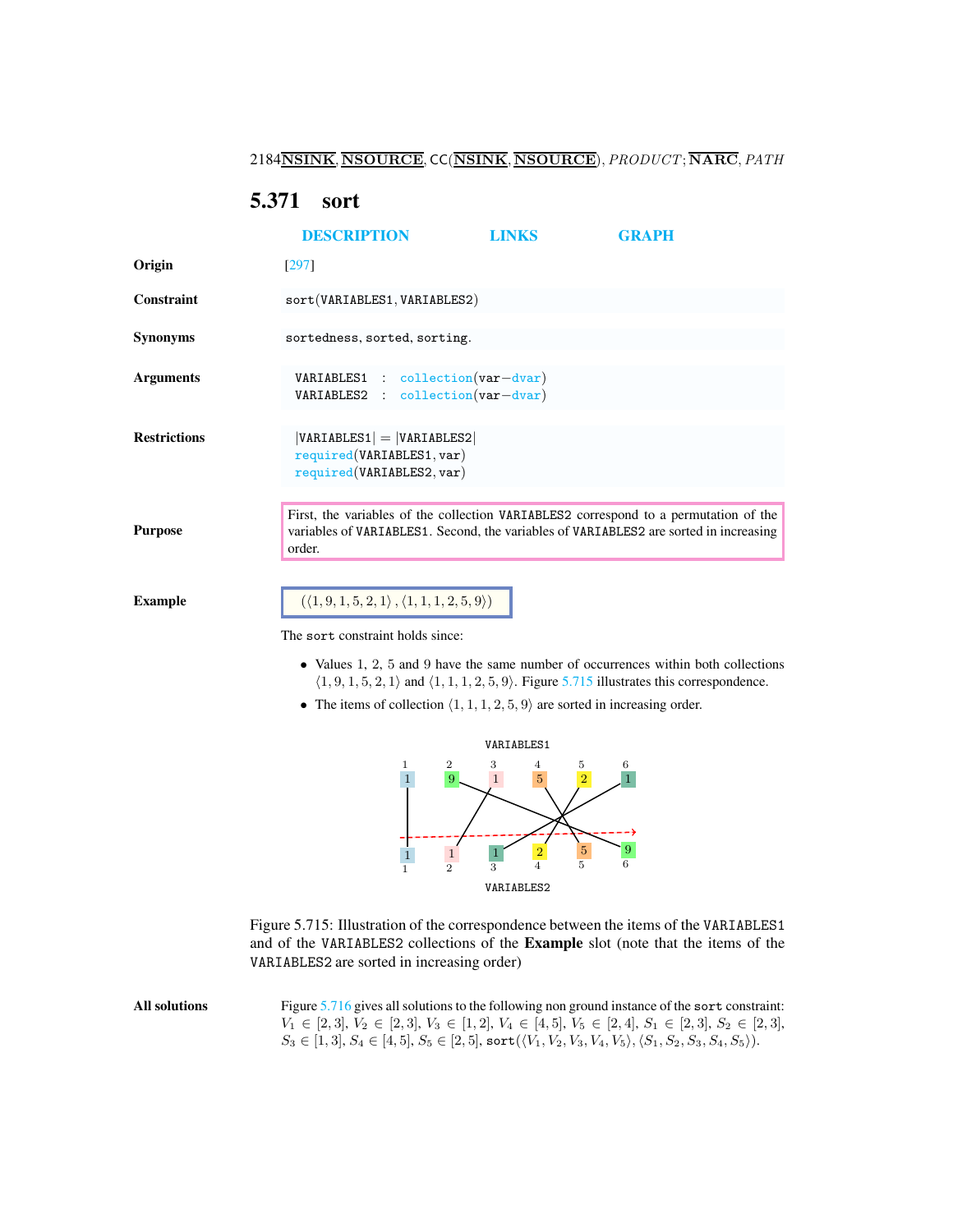<sup>20030820</sup> 2185



<span id="page-1-0"></span>Figure 5.716: All solutions corresponding to the non ground example of the sort constraint of the All solutions slot

| <b>Typical</b>    | VARIABLES1  > 1<br>range(VARIABLES1.var) > 1                                                                                                                                                                                                                                                                                                                                                                                                                                                                                                                                                                                                                             |  |  |
|-------------------|--------------------------------------------------------------------------------------------------------------------------------------------------------------------------------------------------------------------------------------------------------------------------------------------------------------------------------------------------------------------------------------------------------------------------------------------------------------------------------------------------------------------------------------------------------------------------------------------------------------------------------------------------------------------------|--|--|
| <b>Symmetries</b> | • Items of VARIABLES1 are permutable.<br>• One and the same constant can be added to the var attributes of all items of<br>VARIABLES1 and VARIABLES2.                                                                                                                                                                                                                                                                                                                                                                                                                                                                                                                    |  |  |
| Arg. properties   | Functional dependency: VARIABLES2 determined by VARIABLES1.                                                                                                                                                                                                                                                                                                                                                                                                                                                                                                                                                                                                              |  |  |
| <b>Usage</b>      | The main usage of the sort constraint, that was not foreseen when the sort constraint<br>was invented, is its use in many reformulations. Many constraints involving one or several<br>collections of variables <i>become much simpler to express when the variables of these col-</i><br><i>lections are sorted</i> . In addition these reformulations typically have a size that is linear in<br>the number of variables of the original constraint. This justifies why the sort constraint is<br>considered to be a core constraint. As illustrative examples of these types of reformulations<br>we successively consider the alldifferent and the same constraints: |  |  |
|                   | • The all different $(\langle v_1, v_2, \ldots, v_n \rangle)$ constraint can be reformulated<br>conjunction $\operatorname{sort}(\langle v_1, v_2, \ldots, v_n \rangle, \langle w_1, w_2, \ldots, w_n \rangle)$<br>the<br>$\wedge$<br><b>as</b><br>strictly_increasing( $\langle w_1, w_2, \ldots, w_n \rangle$ ).                                                                                                                                                                                                                                                                                                                                                       |  |  |
|                   | • The same $(\langle u_1, u_2, \ldots, u_n \rangle, \langle v_1, v_2, \ldots, v_n \rangle)$ constraint can be reformu-<br>lated as the conjunction $sort((u_1, u_2, , u_n), (w_1, w_2, , w_n))$<br>$\wedge$<br>sort $(\langle v_1, v_2, \ldots, v_n \rangle, \langle w_1, w_2, \ldots, w_n \rangle).$                                                                                                                                                                                                                                                                                                                                                                    |  |  |
| <b>Remark</b>     | A variant of this constraint called sort_permutation was introduced in [449]. In this<br>variant an additional list of domain variables represents the permutation that allows to go<br>from VARIABLES1 to VARIABLES2.                                                                                                                                                                                                                                                                                                                                                                                                                                                   |  |  |
| <b>Algorithm</b>  | $[78, 281]$ .                                                                                                                                                                                                                                                                                                                                                                                                                                                                                                                                                                                                                                                            |  |  |
| <b>Systems</b>    | in Choco, sorted in Gecode, sort in MiniZinc, sorting in SICStus.<br>sorting                                                                                                                                                                                                                                                                                                                                                                                                                                                                                                                                                                                             |  |  |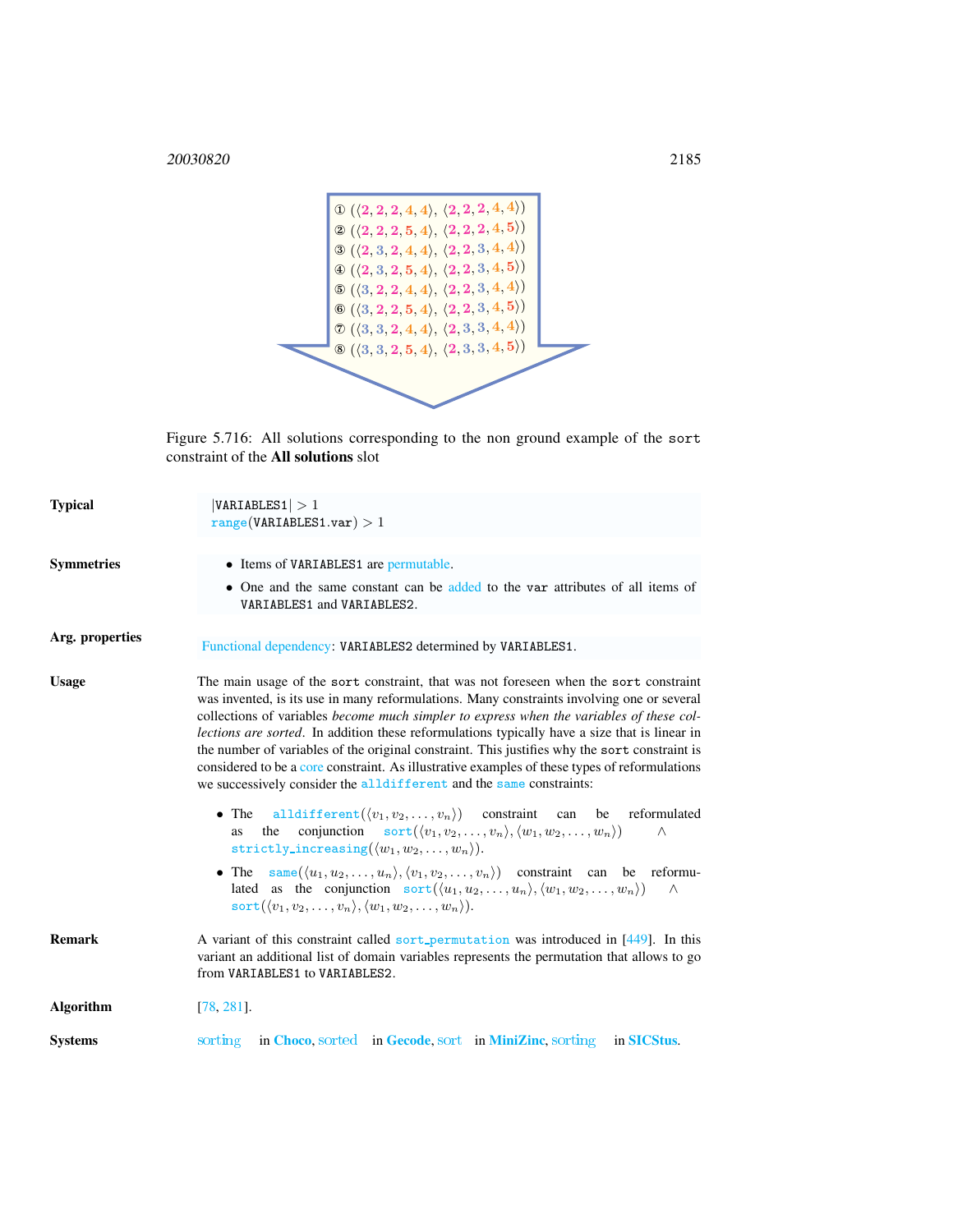<span id="page-2-0"></span>

| See also | generalisation: sort_permutation (PERMUTATION parameter added). |                                                  |  |
|----------|-----------------------------------------------------------------|--------------------------------------------------|--|
|          | implies: lex_greatereq, same.                                   |                                                  |  |
|          | uses in its reformulation: alldifferent, same.                  |                                                  |  |
| Kevwords | <b>characteristic of a constraint:</b> core, sort.              |                                                  |  |
|          | <b>combinatorial object:</b> permutation.                       |                                                  |  |
|          | constraint arguments:<br>pure functional dependency.            | constraint between two collections of variables, |  |
|          | <b>filtering:</b> bound-consistency.                            |                                                  |  |
|          | <b>modelling:</b> functional dependency.                        |                                                  |  |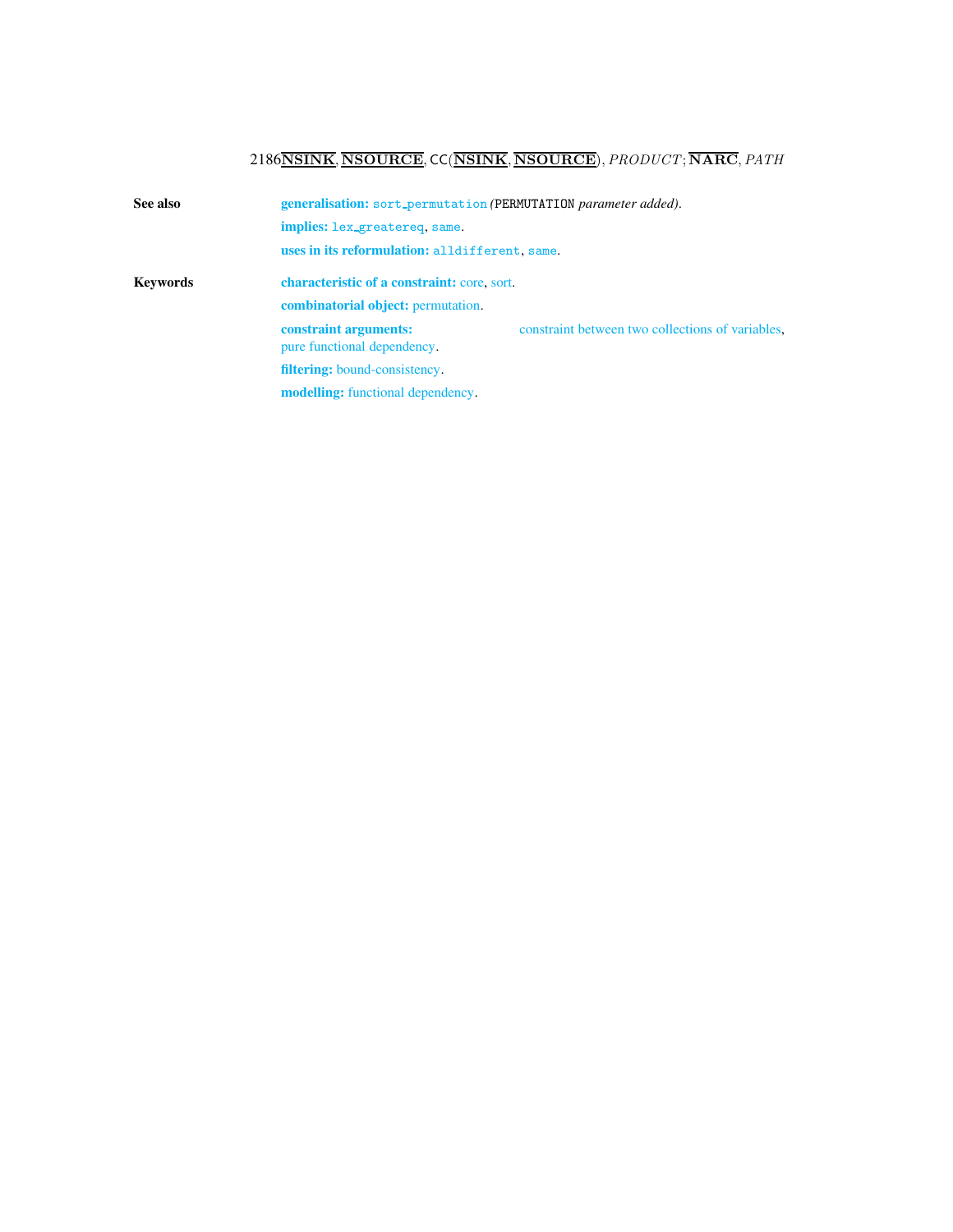## <span id="page-3-0"></span><sup>20030820</sup> 2187

| Arc input(s)         | VARIABLES1 VARIABLES2                                                                                                                                                                                                                                                                                                                                                                                                                                                |  |  |
|----------------------|----------------------------------------------------------------------------------------------------------------------------------------------------------------------------------------------------------------------------------------------------------------------------------------------------------------------------------------------------------------------------------------------------------------------------------------------------------------------|--|--|
| Arc generator        | $PRODUCT \rightarrow collection(variables1, variable2)$                                                                                                                                                                                                                                                                                                                                                                                                              |  |  |
| Arc arity            | $\overline{2}$                                                                                                                                                                                                                                                                                                                                                                                                                                                       |  |  |
| Arc constraint $(s)$ | $variable$ s1.var = variables2.var                                                                                                                                                                                                                                                                                                                                                                                                                                   |  |  |
| Graph property(ies)  | • for all connected components: NSOURCE=NSINK<br>$\bullet$ NSOURCE=  VARIABLES1 <br>$\bullet$ NSINK= VARIABLES2                                                                                                                                                                                                                                                                                                                                                      |  |  |
| Arc input(s)         | VARIABLES2                                                                                                                                                                                                                                                                                                                                                                                                                                                           |  |  |
| Arc generator        | $PATH \rightarrow$ collection(variables1, variables2)                                                                                                                                                                                                                                                                                                                                                                                                                |  |  |
| Arc arity            | $\overline{2}$                                                                                                                                                                                                                                                                                                                                                                                                                                                       |  |  |
| Arc constraint(s)    | $variable$ s1.var $\le$ variables2.var                                                                                                                                                                                                                                                                                                                                                                                                                               |  |  |
| Graph property(ies)  | $NARC =  VARIABLES2  - 1$                                                                                                                                                                                                                                                                                                                                                                                                                                            |  |  |
| Graph model          | Parts (A) and (B) of Figure $5.717$ respectively show the initial and final graph associated<br>with the first graph constraint of the Example slot. Since it uses the NSOURCE and<br>NSINK graph properties, the source and sink vertices of this final graph are stressed with<br>a double circle. Since there is a constraint on each connected component of the final graph<br>we also show the different connected components. The sort constraint holds since: |  |  |
|                      | • Each connected component of the final graph of the first graph constraint has the<br>same number of sources and of sinks.                                                                                                                                                                                                                                                                                                                                          |  |  |
|                      | • The number of sources of the final graph of the first graph constraint is equal to<br>VARIABLES1.                                                                                                                                                                                                                                                                                                                                                                  |  |  |
|                      | • The number of sinks of the final graph of the first graph constraint is equal to<br>VARIABLES2.                                                                                                                                                                                                                                                                                                                                                                    |  |  |
|                      | • Finally the second graph constraint holds also since its corresponding final graph<br>contains exactly $ VARTABLES1 - 1 $ arcs: all the inequalities constraints between<br>consecutive variables of VARIABLES2 holds.                                                                                                                                                                                                                                             |  |  |
| Signature            | Consider the first graph constraint. Since the initial graph contains only sources and sinks,<br>and since isolated vertices are eliminated from the final graph, we make the following<br>observations:                                                                                                                                                                                                                                                             |  |  |
|                      | • Sources of the initial graph cannot become sinks of the final graph,                                                                                                                                                                                                                                                                                                                                                                                               |  |  |
|                      | • Sinks of the initial graph cannot become sources of the final graph.                                                                                                                                                                                                                                                                                                                                                                                               |  |  |
|                      | From the previous observations and since we use the $PRODUCT$ arc generator on the col-<br>lections VARIABLES1 and VARIABLES2, we have that the maximum number of sources and<br>sinks of the final graph is respectively equal to  VARIABLES1  and  VARIABLES2 . There-<br>fore we can rewrite NSOURCE =  VARIABLES1  to NSOURCE $\geq$  VARIABLES1                                                                                                                 |  |  |

and simplify **NSOURCE** to **NSOURCE**. In a similar way, we can rewrite  $\textbf{NSINK} \ = \ \left| \texttt{VARIABLES2} \right| \ \text{to} \ \textbf{NSINK} \ \geq \ \left| \texttt{VARIABLES2} \right| \ \text{and} \ \text{simply} \ \overline{\textbf{NSINK}} \ \text{to}$ NSINK.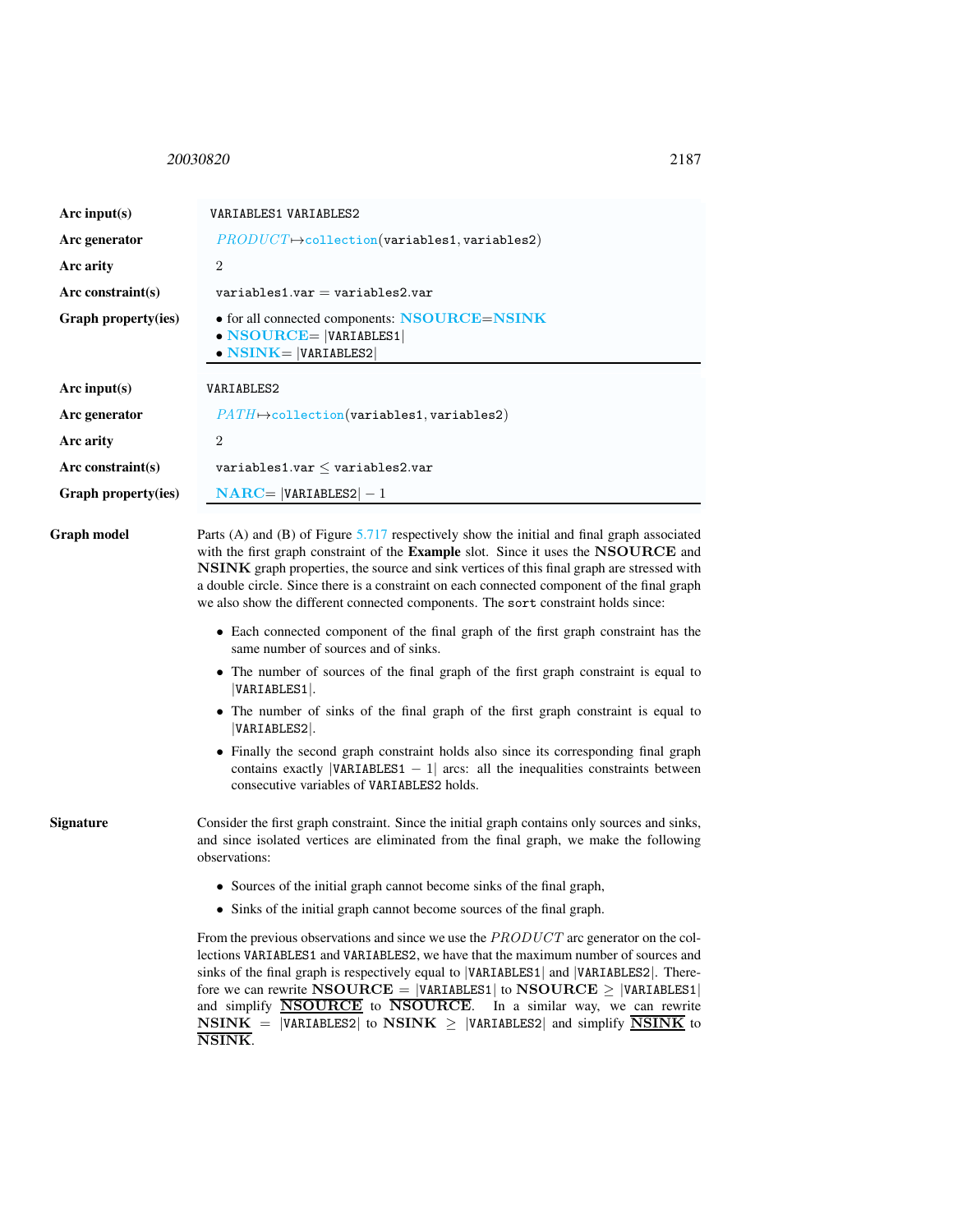

CC#1:NSOURCE=3,NSINK=3 CC#2:NSOURCE=1,NSINK=1 CC#3:NSOURCE=1,NSINK=1 CC#4:NSOURCE=1,NSINK=1 NSOURCE=6,NSINK=6

6:9

5:5

4:2

<span id="page-4-0"></span>Figure 5.717: Initial and final graph of the sort constraint

 $2:1$ 

(B)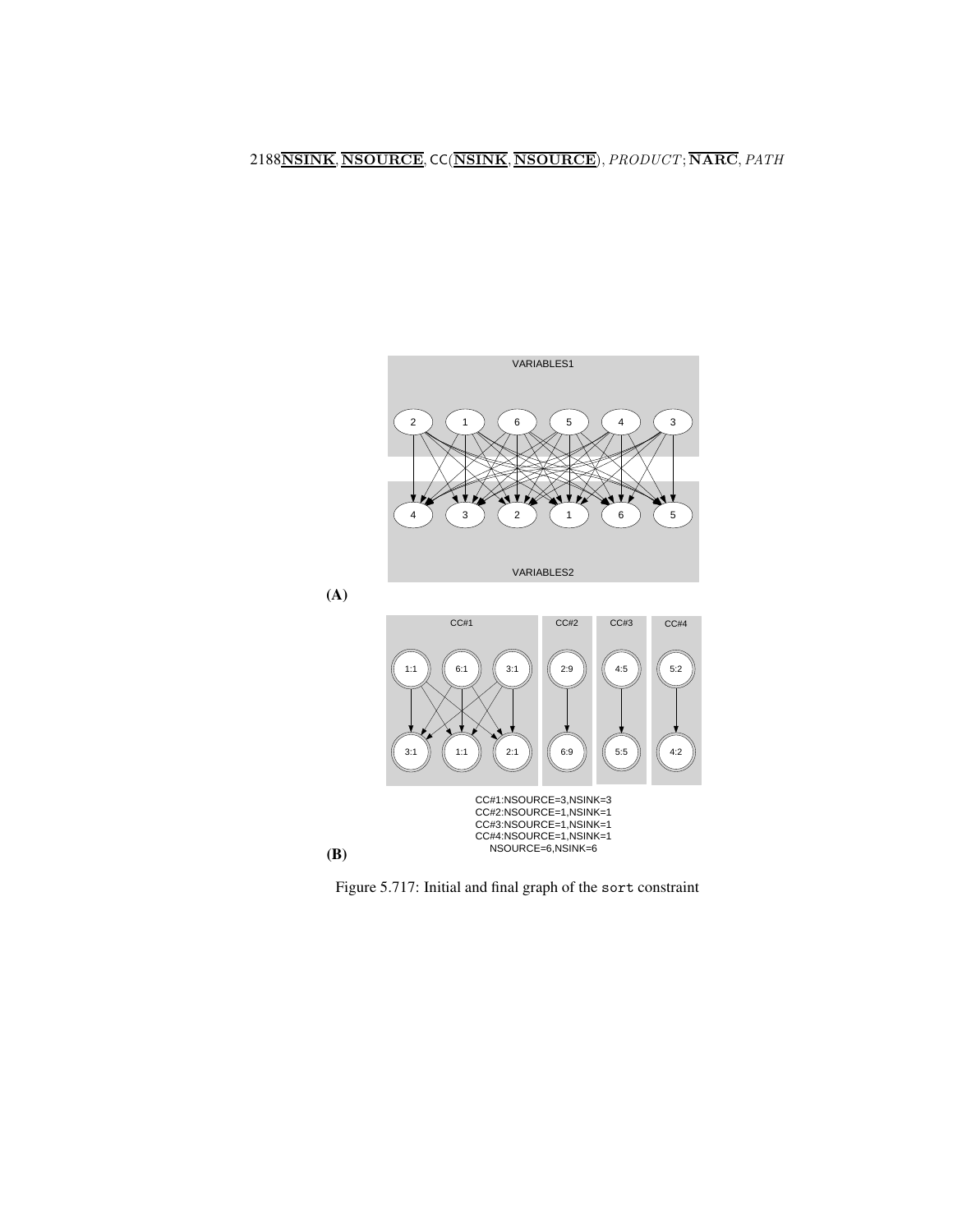Consider now the second graph constraint. Since we use the PATH arc generator with an arity of 2 on the VARIABLES2 collection, the maximum number of arcs of the final graph is equal to |VARIABLES2|  $-1$ . Therefore we can rewrite the graph property NARC = |VARIABLES2|  $-1$  to NARC  $\geq$  |VARIABLES2|  $-1$  and simplify NARC to NARC.

#### EXERCISE 1 (checking whether a ground instance holds or not)*[a](#page-5-0)*

- A. Does the constraint sort  $(\langle 1, 0, 0, 1 \rangle, \langle 0, 0, 1 \rangle)$  hold?
- **B.** Does the constraint sort( $\langle 3, 5, 3, 1 \rangle$ ,  $\langle 1, 3, 5 \rangle$ ) hold?
- C. Does the constraint sort  $(2, 4, 2, 2, 4), (2, 2, 2, 4, 4)$  hold?
- **D.** Does the constraint sort  $(\langle 2, 4, 2, 2, 4 \rangle, \langle 4, 4, 2, 2, 2 \rangle)$  hold?

*<sup>a</sup>*Hint: go back to the definition of sort.

#### EXERCISE 2 (finding all solutions)*[a](#page-5-1)*

<span id="page-5-0"></span>Give all the solutions to the constraint:

 $\sqrt{ }$  $\int$  $\overline{\mathcal{L}}$  $X_1 \in [2, 4], \quad X_2 \in [2, 3], \quad X_3 \in [0, 5], \quad X_4 \in [6, 8], \quad X_5 \in [3, 6],$  $Y_1 \in [3, 4], \quad Y_2 \in [2, 3], \quad Y_3 \in [0, 5], \quad Y_4 \in [6, 8], \quad Y_5 \in [3, 6],$ sort hX1, X2, X3, X4, X5i,  $\langle Y_1, Y_2, Y_3, Y_4, Y_5 \rangle$  $\big)$  .

<span id="page-5-1"></span><sup>*a*</sup>Hint: first filter the bounds of the variables of the second argument wrt the chain of precedences; second, since the second argument can be computed from the first one, focus on the variables of the first argument and enumerate solutions in lexicographic order.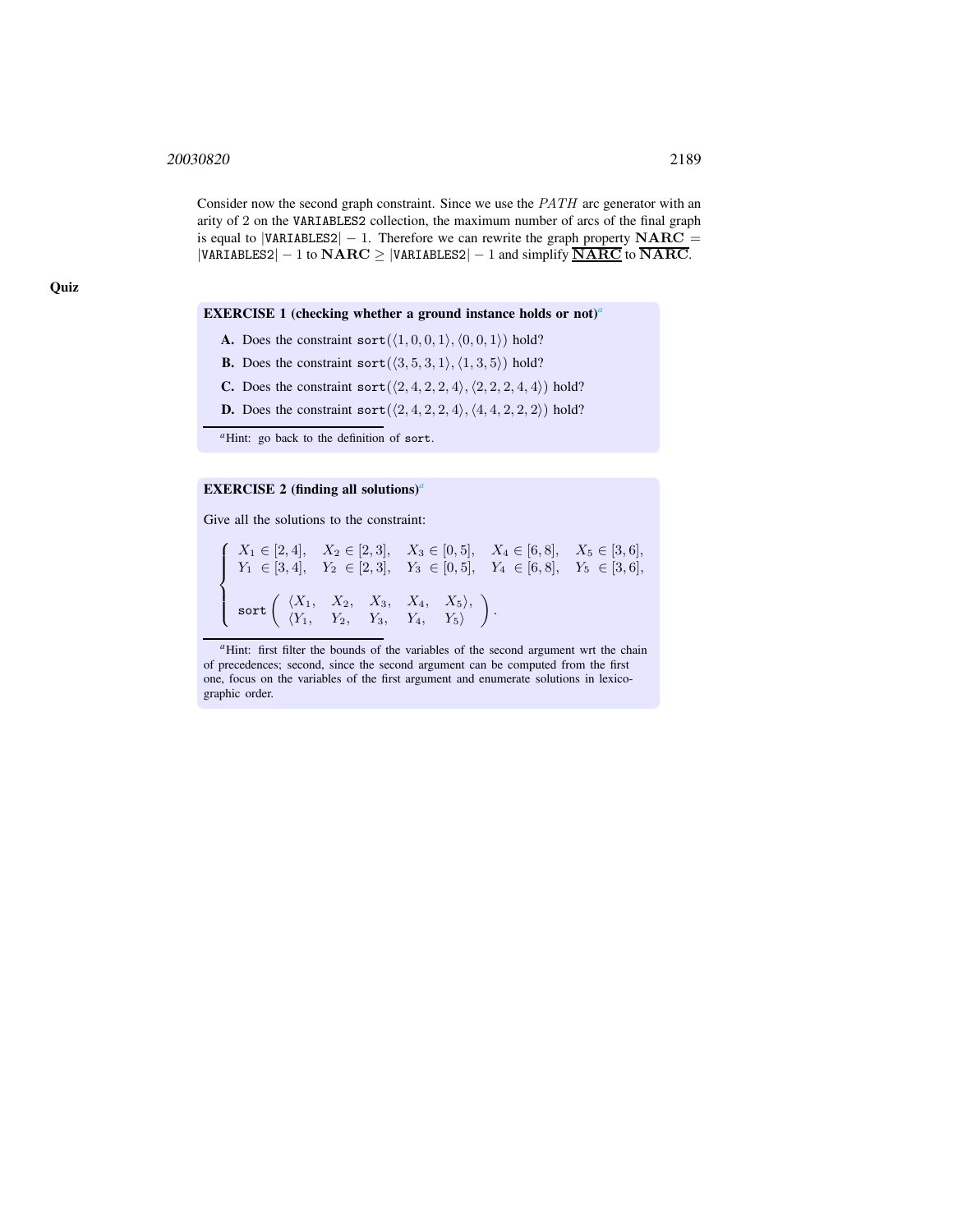## SOLUTION TO EXERCISE 1

- A. *No, since*  $\langle 1, 0, 0, 1 \rangle$ *and*  $\langle 0, 0, 1 \rangle$  *do not have the same number of elements.*
- **B.** *No, since*  $\langle 3, 5, 3, 1 \rangle$ *and*  $\langle 1, 3, 5 \rangle$  *do not have the same number of elements.*
- **C.** *Yes, since*  $\langle 2, 2, 2, 4, 4 \rangle$ *is a permutation of*  $\langle 2, 4, 2, 2, 4 \rangle$  *and since the elements* 2, 2, 2, 4, 4 *are sorted in non-decreasing order.*
- D. *No, since the elements of*  $\langle 4, 4, 2, 2, 2 \rangle$  *are not sorted in non-decreasing order.*